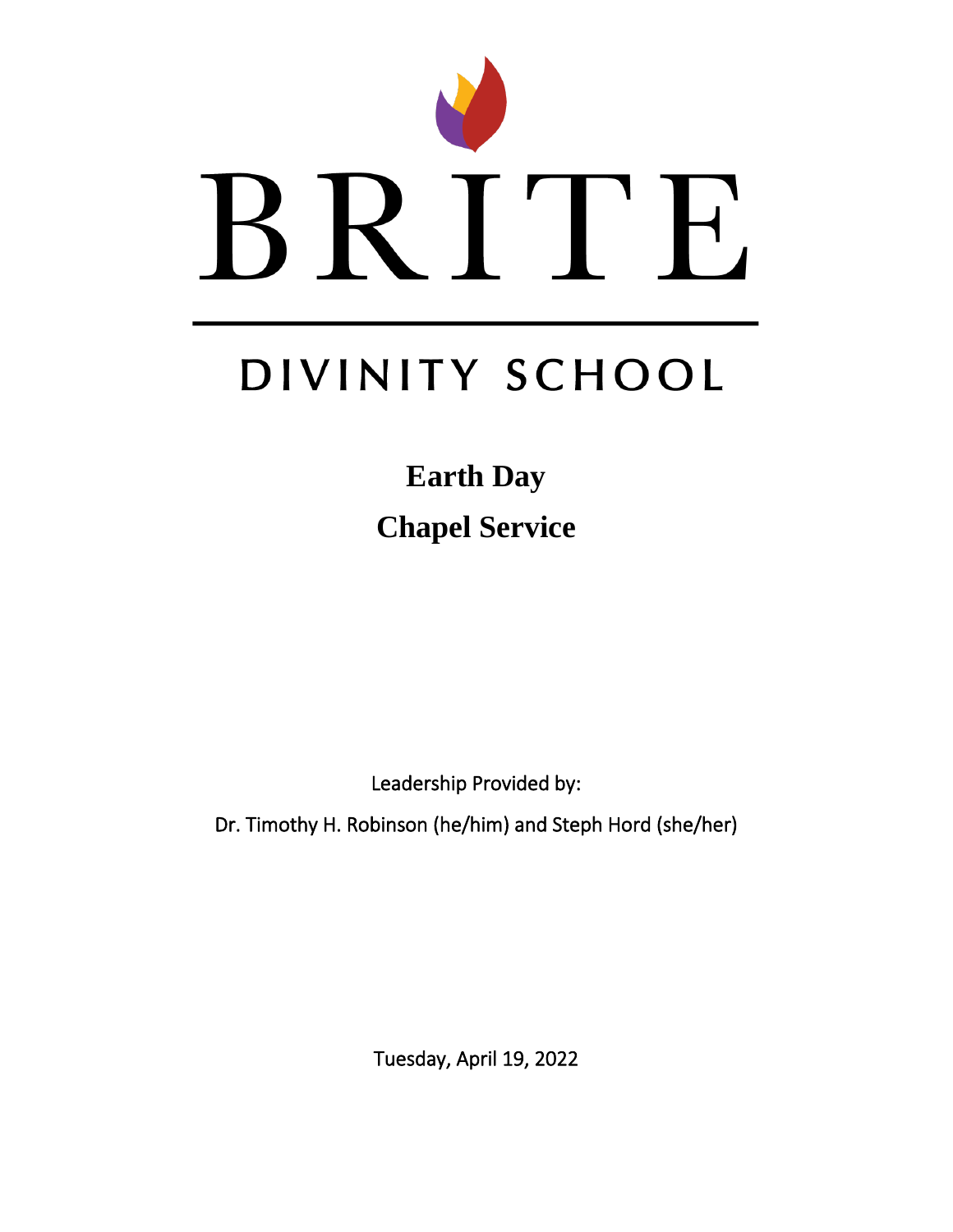

#### Prelude Music

Worship Leader/Musician Steph Hord (she/her) Worship Leader at University Christian Church & Worship Architect at Galileo Church

#### Call to Worship & Opening Prayer

Regina Franklin-Bayse (she/her) D. Min. Student

Welcome to our celebration of Earth Day. Earth is a sacred space of every-greening life. Trees, springs, mountains, flowers, animals and humans live on her and call her home. Each teaches us about living and dying. All creation is interconnected. Planet Earth needs our respect and care.

She is our sister/mother/friend/companion who stuns us with beauty and life-giving power.

• From "Return Blessings: Ecofeminist liturgies renewing the Earth" by Diann L. Neu

#### Opening Song *From All That Dwells Below the Skies* from Psalm 117 (modified by Isaac Watts)

From all that dwell below the skies let the Creator's praise arise: Alleluia! Alleluia! Let the Redeemer's name be sung through every land, in every tongue. Alleluia! Alleluia! Alleluia! Alleluia! Alleluia!

In every land begin the song; to every land the strains belong: Alleluia! Alleluia! In cheerful sound all voices raise and fill the world with joyful praise. Alleluia! Alleluia! Alleluia! Alleluia! Alleluia!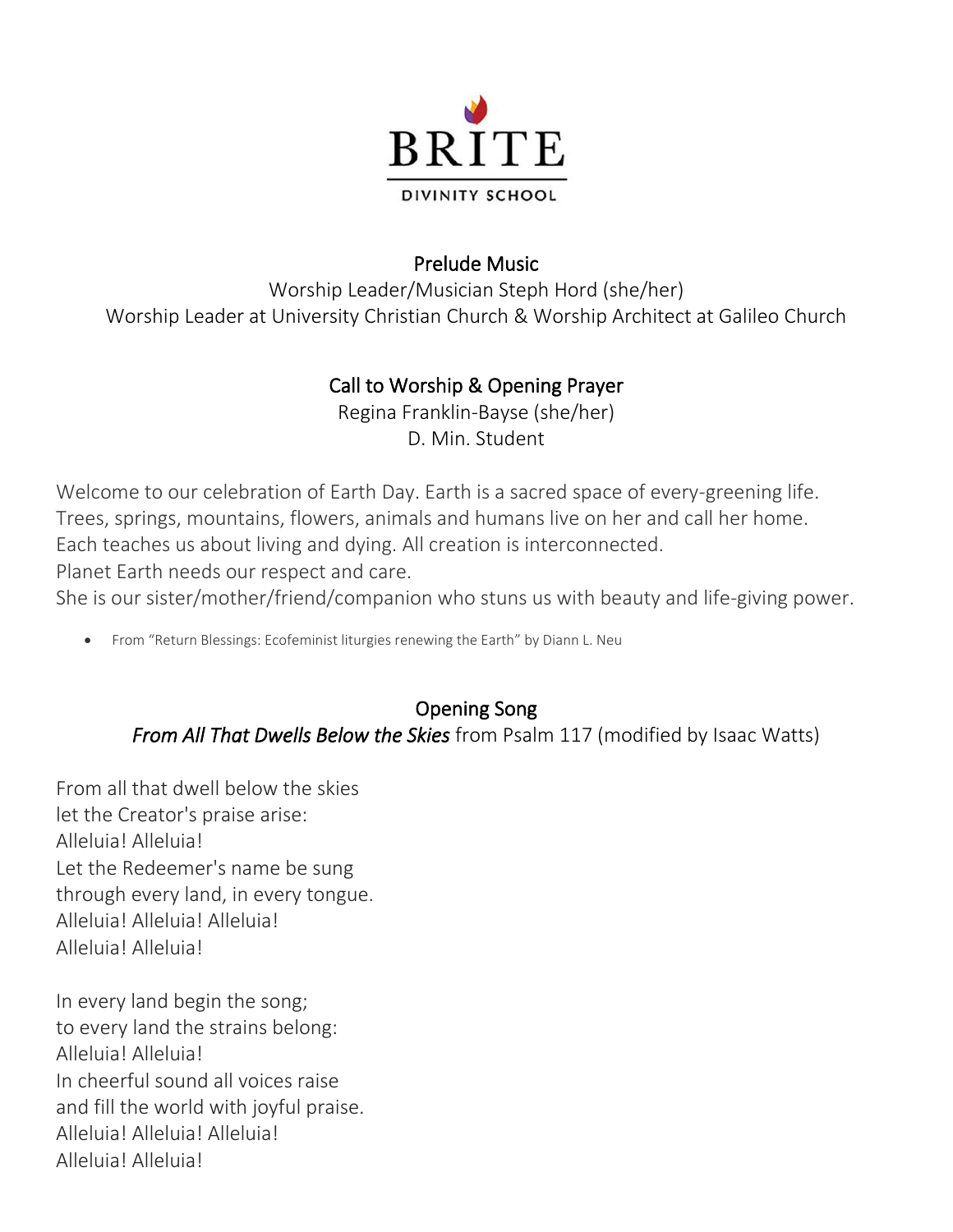

Eternal are thy mercies, Lord; eternal truth attends thy word: Alleluia! Alleluia! Thy praise shall sound from shore to shore, till suns shall rise and set no more. Alleluia! Alleluia! Alleluia! Alleluia! Alleluia!

#### Poetry Reading

*She Told Me the Earth Loves Us* by Anne Haven McDonnell Read by: Ashley Newlin (she/her), M. Div. Student & Moderator of BSA

#### Scripture Reading *Job 14:7-12, NRSV*

John Kirts (he/him), M.A.T.M. Student

For there is hope for a tree, if it is cut down, that it will sprout again, and that its shoots will not cease. Though its root grows old in the earth, and its stump dies in the ground, yet at the scent of water it will bud and put forth branches like a young plant.

But mortals die, and are laid low; humans expire, and where are they? As waters fail from a lake, and a river wastes away and dries up, so mortals lie down and do not rise again; until the heavens are no more, they will not awake or be roused out of their sleep.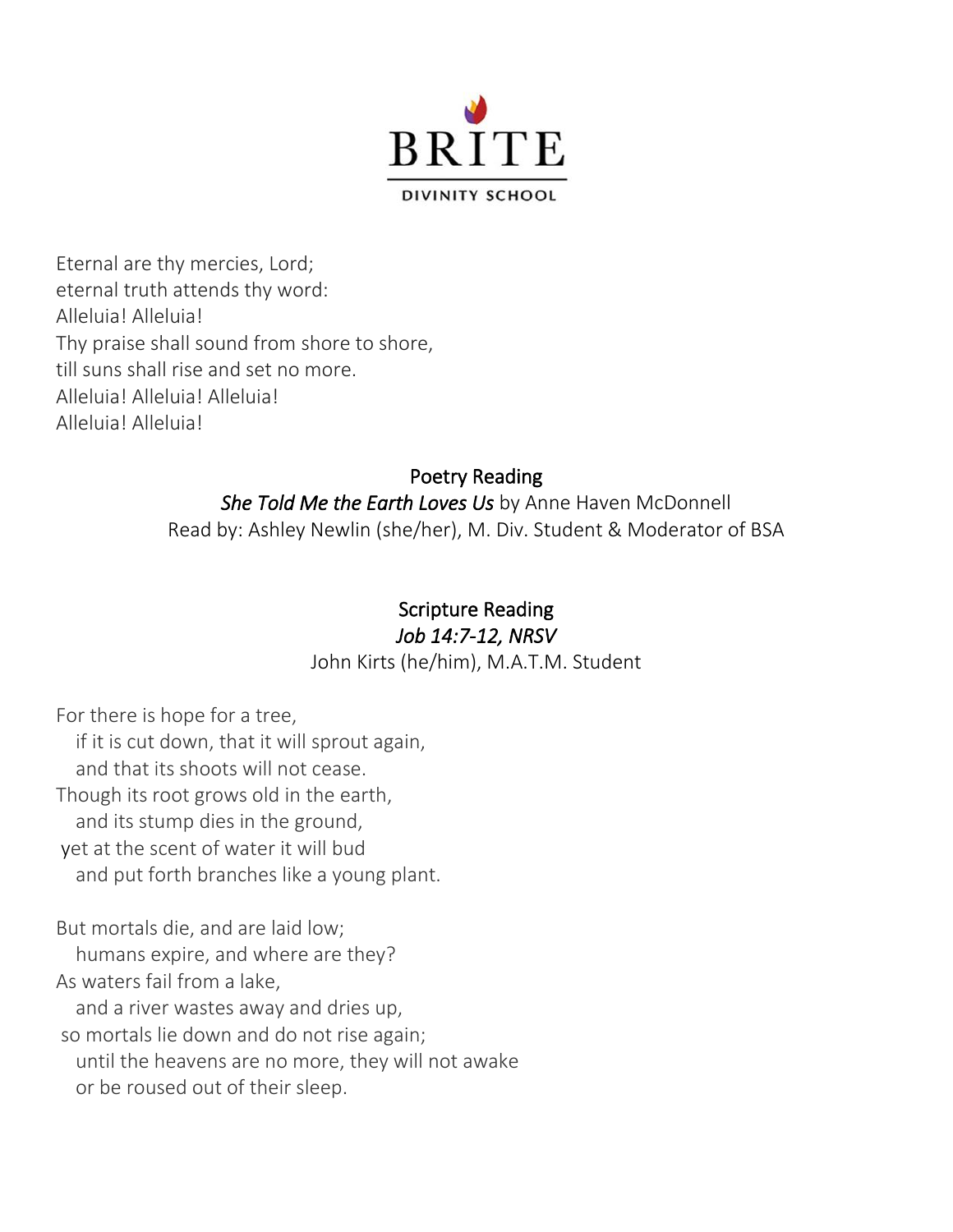

# Hymn of Reflection *The Garden of the World (Lament for the Earth)*

By Shirley Erena Murray & Lim Swee Hong

The garden of the world, the paradise we share, The greening of all life is dying in our care, The covenants we made are rendered null and void, The garden that is God's, dishonored and destroyed.

New prophets tell the signs of fire, flood, and storm Now all creation groans as nature changes form, And yet we will not change, though ice floes melt away, Though creatures lose their homes in desolation's day.

The poor and the displaced must struggle more than all When hope and harvests fail, when drought has taken toll, When air is poisoned breath, when water does not flow, Earth's children bear the cost, earth's planting cannot grow.

The callous face of greed, the trading of the powers Will fuel and will feed a lifestyle such as ours. We pray for one more chance to tend to earth's repair! The greening of all life is dying in our care.

> Scripture Reading *Romans 8:18-22, NRSV*  Lillian Kamau (she/her), M.T. S. Student

I consider that the sufferings of this present time are not worth comparing with the glory about to be revealed to us. For the creation waits with eager longing for the revealing of the children of God; for the creation was subjected to futility, not of its own will but by the will of the one who subjected it, in hope that the creation itself will be set free from its bondage to decay and will obtain the freedom of the glory of the children of God. We know that the whole creation has been groaning in labor pains until now;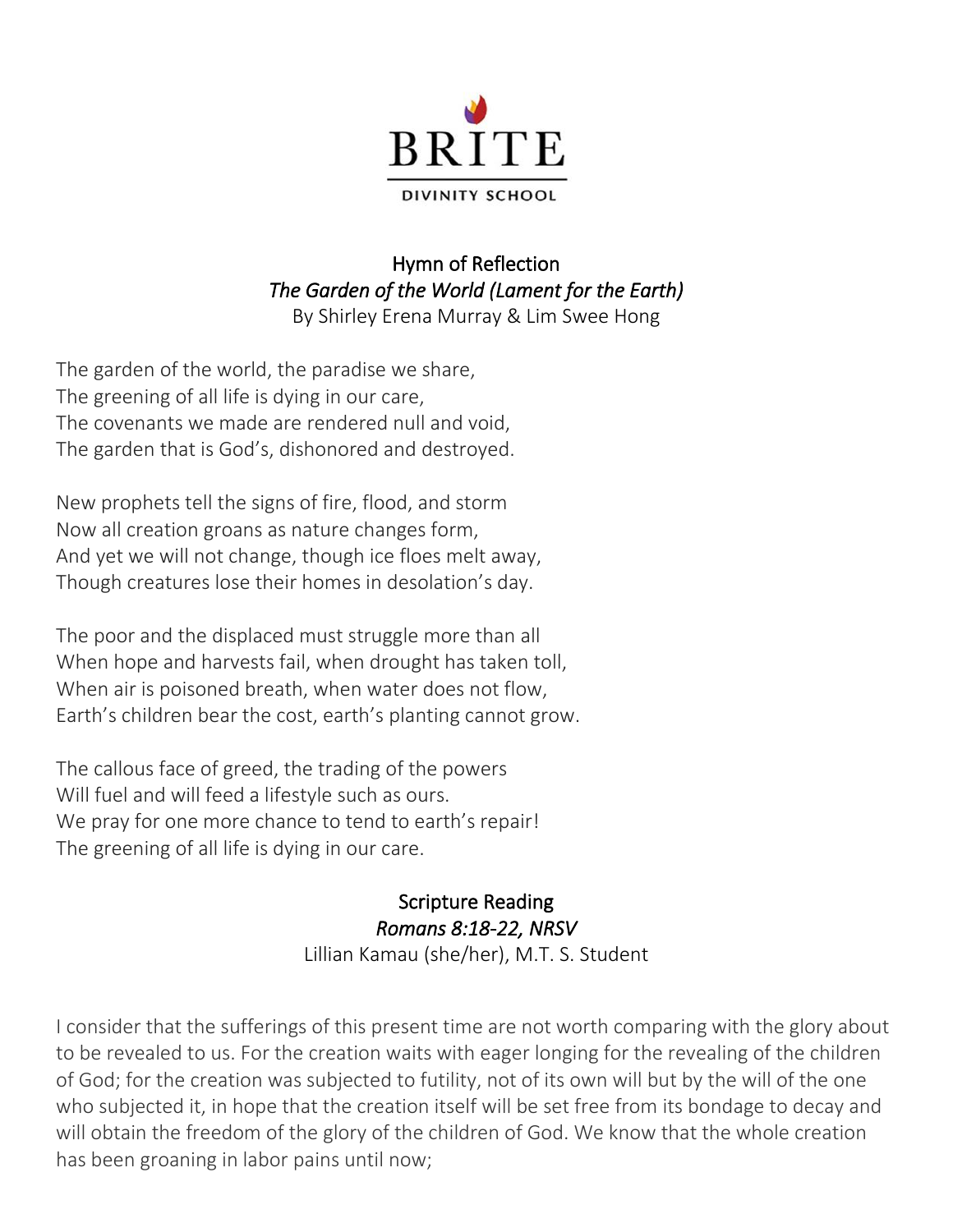

*Sermon: The Grief of a Tree* Dr. Timothy H. Robinson (he/him) Lunger Associate Professor of Spiritual Resources & Disciplines

#### Remembering

One: Take the fragrant symbol you received at the door, rub it between your fingers and share with the person next to you a special memory of Earth as a planet that stirred your spirit or sense of wonder.

One: We remember planet Earth with wonder.

#### All: We remember our excitement when we first saw the orb of Earth, the mystery of a living green blue planet, a fragile speck of stardust made into a magnificent home.

One: We remember and rejoice.

#### All: Thank you, God, for the privilege of seeing Earth anew as a gift from you.

#### Confession

One: As I hold this fragrant symbol aloft, we remember and confess that we have become alienated from Earth and viewed this planet as disposable, a source of endless resources, a mere stopping place en route to heaven.

All: We are sorry. We have polluted Earth's waters with toxins, We have turned our greed into global warming. We have helped cause artic regions to melt. We are loved progress more than the planet. We are sorry. We are sorry.

One: We are sorry.

#### All: We are sorry. We are sorry.

*Adapted From Season of Creation Australia Liturgy Resources Website*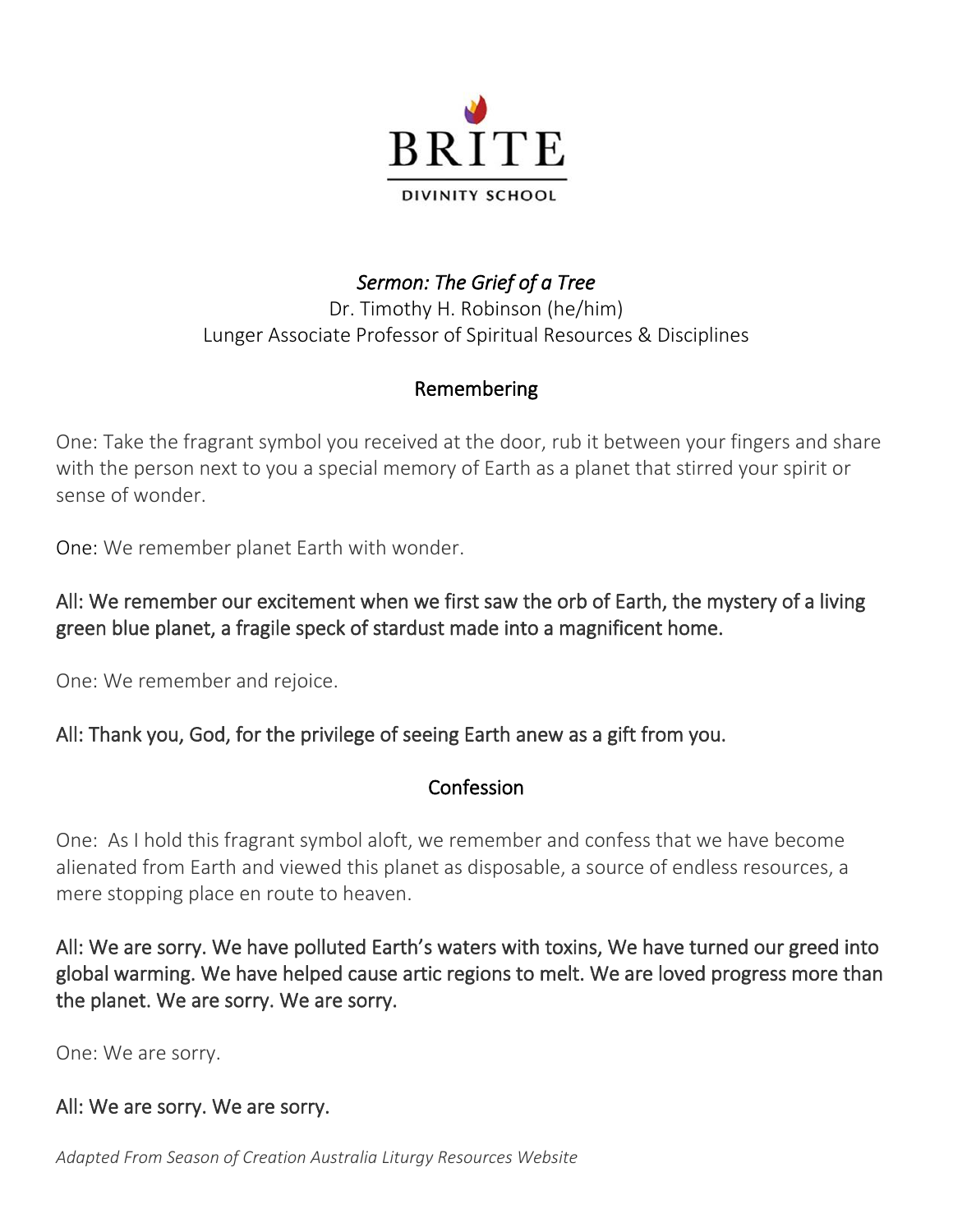

#### Absolution

## Prayer of Thanksgiving

One: The Creator is with you!

#### All: And with all of Creation

One: Open your hearts to all living things, and to the One who made them

#### All: We open our hearts!

One: Let us give thanks to God of all things.

### All: It is right to join our voices with all living things in thanking God.

#### *(Prayer of Thanksgiving Continues)*

One: With voices of thanks that echo through the universe from the first day of creation until this moment, We praise and thank you, saying:

All: Holy are you, Lord of all life And holy is all of the life you have made. Everything that is, is filled with your glory.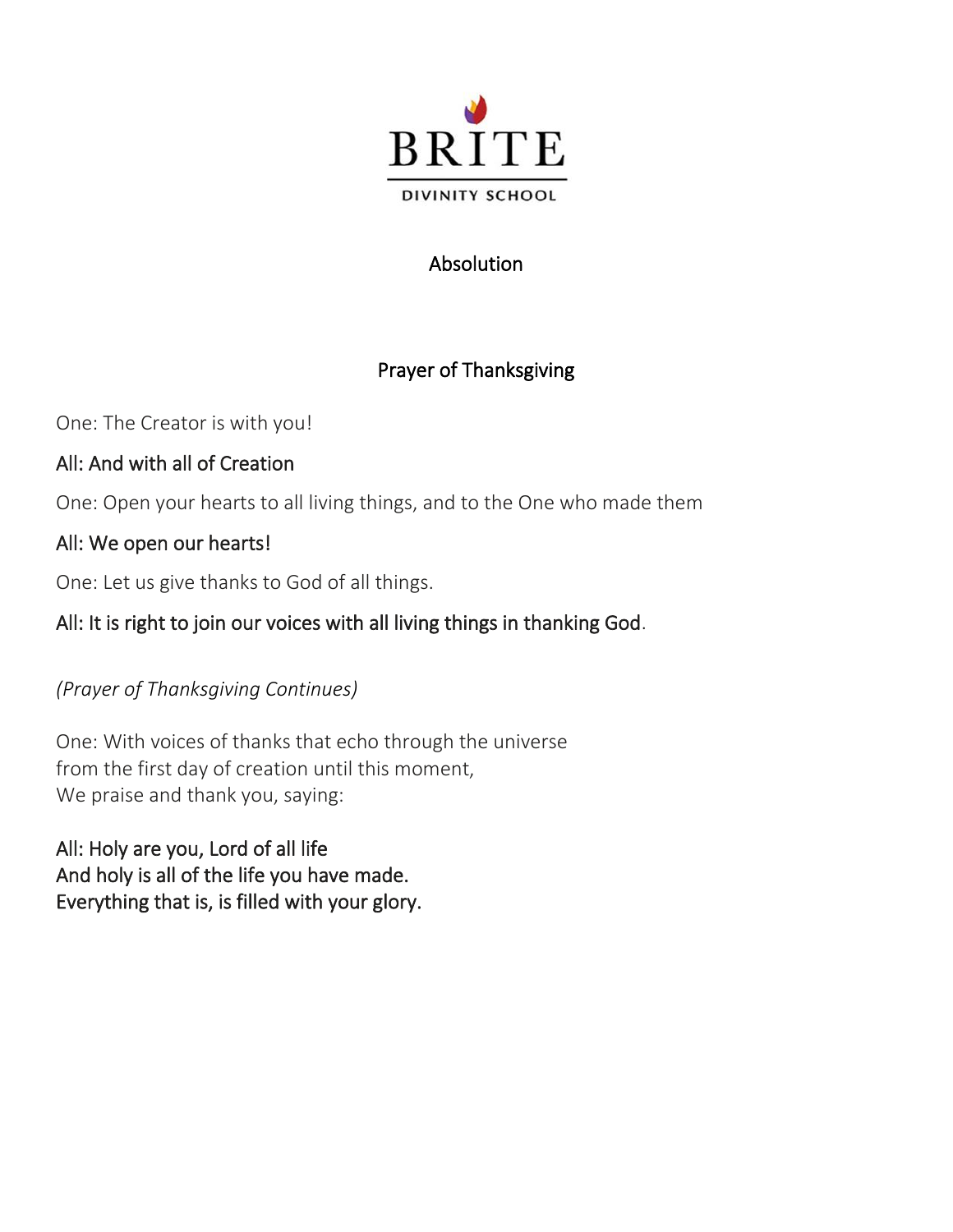

## The Story

#### Prayer of Consecration

# Sharing of Peace

One: Many grains were gathered to make this bread and many grapes were mixed to fill this cup. So we who are many, and come from many places, are one in Christ. May Christ's peace be with you.

#### All: And also with you.

One: Let us greet one another with signs of peace.

# The Communion

# Sharing the Elements – Siblings come and let us eat and drink

Prayer:

All: We thank you O Christ, for the meal we have celebrated with you, and with all of Creation. Through the gift of yourself, heal us and help us become agents of healing for our kin on Earth. Amen.

*Adapted from Iona Abbey Worship Book (Wild Goose Publications)*

#### Closing Song: *The Earth is Yours* by Gunger Michael

Your voice it thunders The oaks start twisting The forest sounds with cedars breaking The waters see You and start their writhing From the depths a song is rising